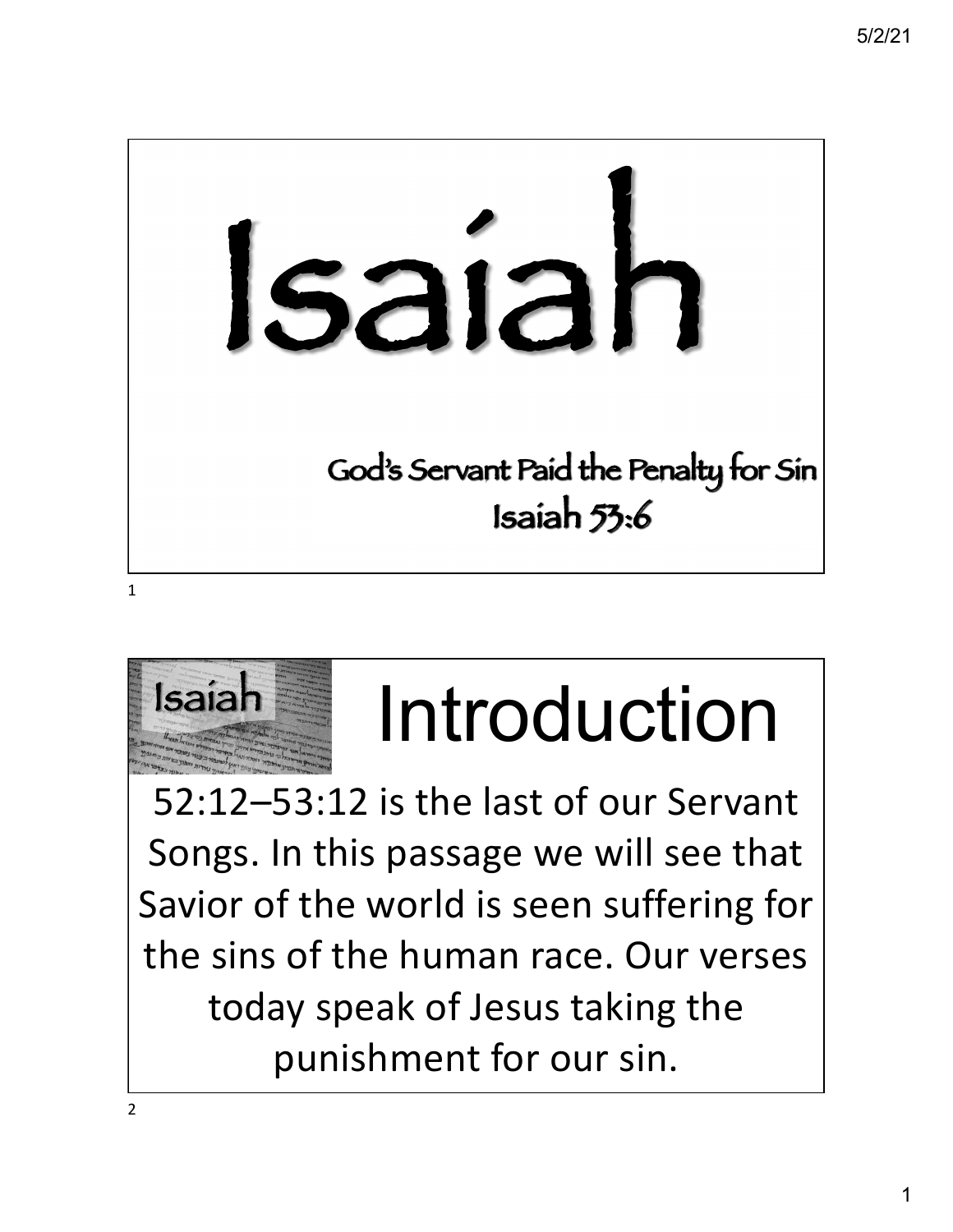

## Isaiah Introduction

Jesus' death had a two-fold purpose. Last time we saw how Jesus' death brought peace with God and healing from sin. Today we will look at how Jesus paid the penalty for us going astray which is death.

3



### Isaiah Isaiah 53:5-6

But He *was* wounded for our transgressions, *He was* bruised for our iniquities; The chastisement for our peace *was* upon Him, And by His stripes we are healed. **<sup>6</sup>** All we like sheep have gone astray; We have turned, every one, to his own way; And the Lord has laid on Him the iniquity of us all.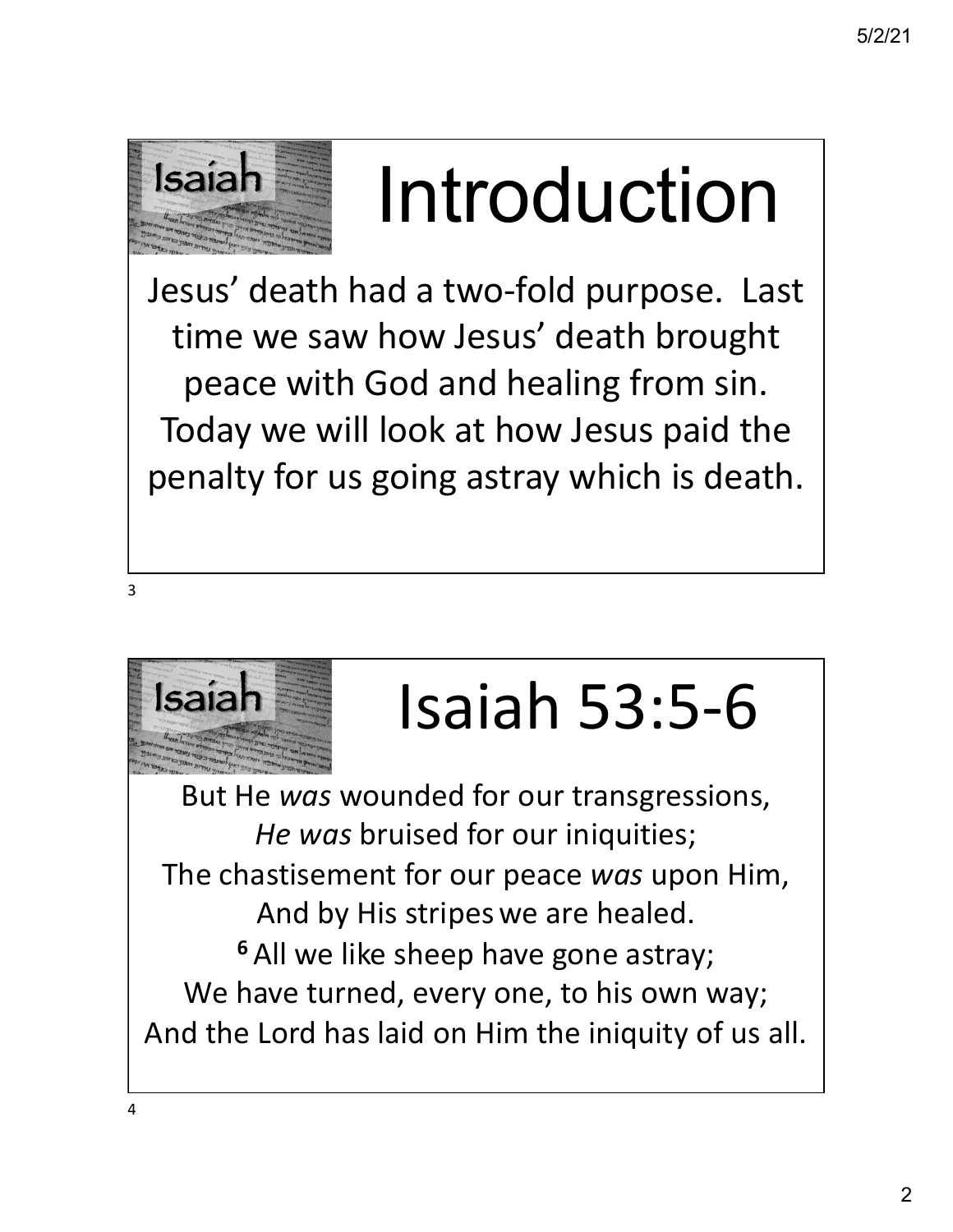

Note that God compares people to sheep, for sheep have a tendency to go astray. It is also within the very nature of people to wander, to reject God and break His commandments. There are three aspects of our human nature cause us to drift away.

5



Isaiah 53:6<br>
All we like sheep have gone astray;<br>
We have turned sugges as this sum: We have turned, every one, to his own way; And the Lord has laid on Him the iniquity of us all.

1. By its very nature, our flesh lusts after the things of this world.

#### 1 John 2:15-16

Do not love the world or the things in the world. If anyone loves the world, the love of the Father is not in him.  $^{16}$ For all that is in the world—the lust of the flesh, the lust of the eyes, and the pride of life—is not of the Father but is of the world.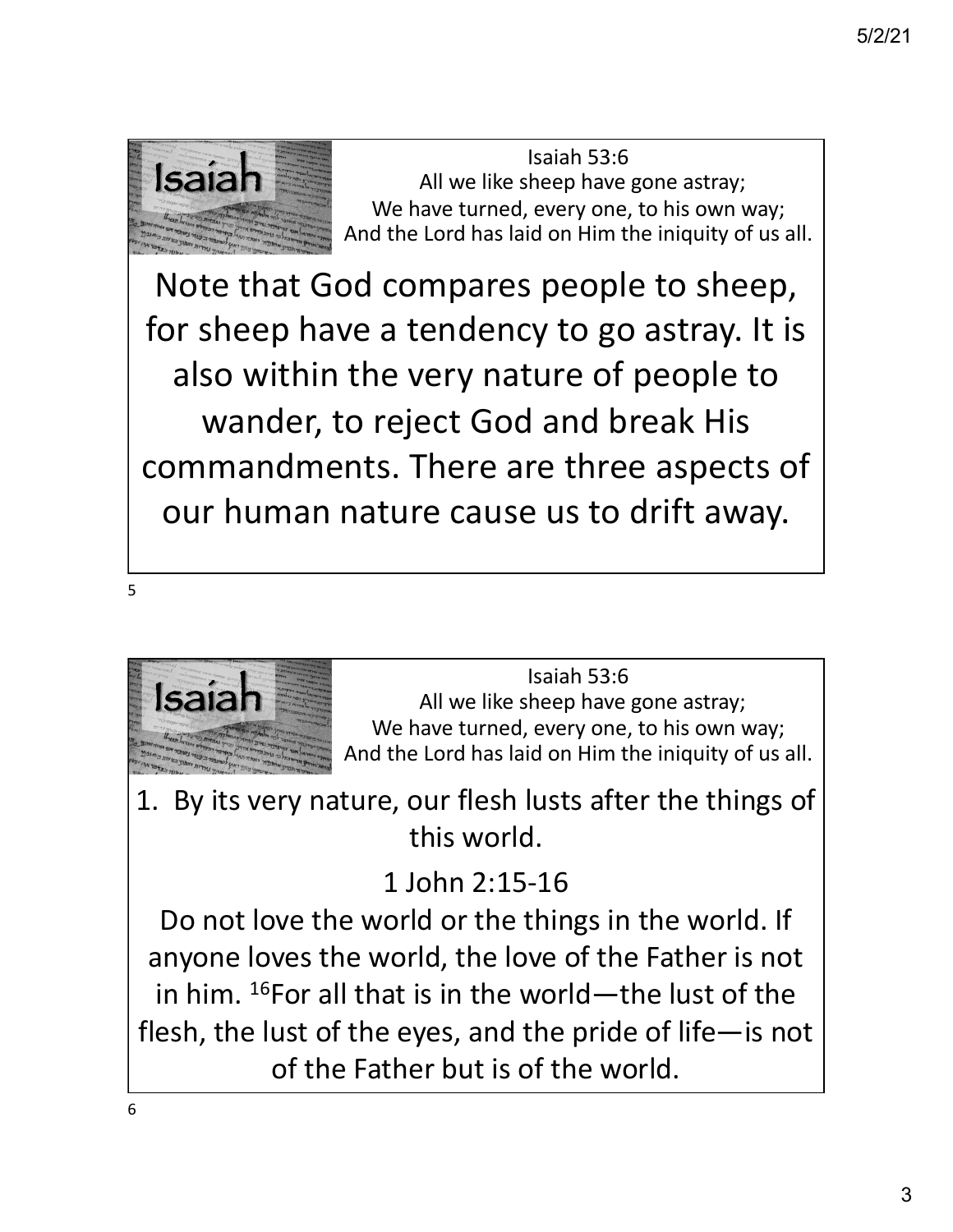

Desiring and coveting is a constant battle we face as humans. The flesh constantly lusts for more and more – a second helping of cake, a larger house, more wealth or power, more recognition or honor. The flesh lusts for sex, pleasure, and things, even if it involves sin. Such sinful behavior is what Scripture calls the **lust of the flesh**.





Isaiah 53:6<br>
All we like sheep have gone astray;<br>
We have turned sugges as this sum: We have turned, every one, to his own way; And the Lord has laid on Him the iniquity of us all.

2. In looking around, we see things that are attractive, desirable, enticing, or valuable.

And we want what we see, even if it is wrong and sinful. This is what the Scripture calls the **lust of the eyes**.

The world entices us to set our desires on the things of this world, rather than eternity.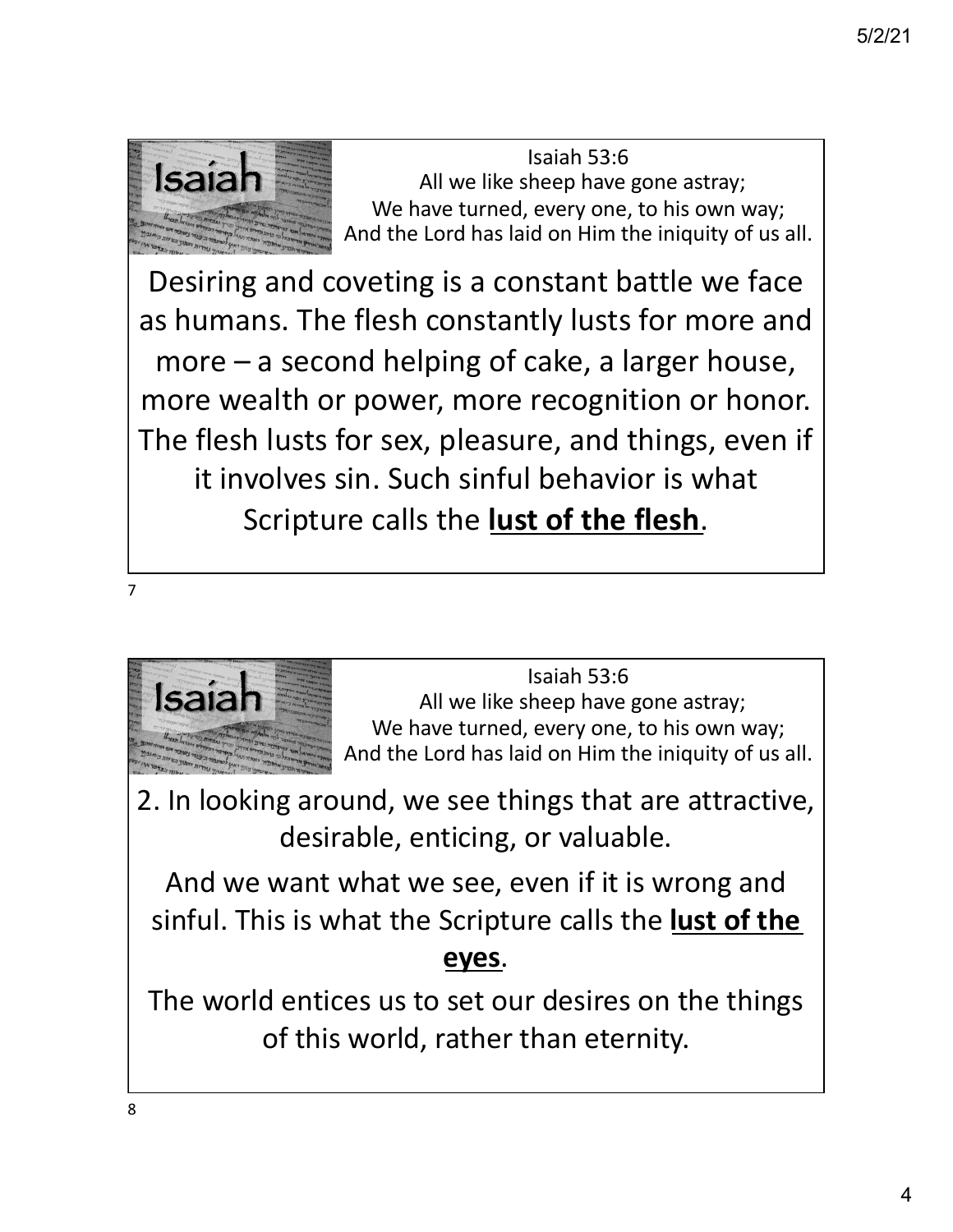

3. The **pride of life** also causes us to go astray.

Our selfish desire for recognition, honor, position, power, and fame is sinful, because it exalts us above others for selfish purposes. Position, power, and fame are to be used to serve and help others, not to exalt ourselves over them or to accumulate and hoard wealth.

9



Isaiah 53:6<br>
All we like sheep have gone astray;<br>
We have turned sugges as this sum: We have turned, every one, to his own way; And the Lord has laid on Him the iniquity of us all.

When sheep go astray, they are in danger of getting lost, being attacked, or dooming themselves. Within our very nature there is a tendency for us to go astray, following the lusts of our flesh and eyes and pursuing the pride of life.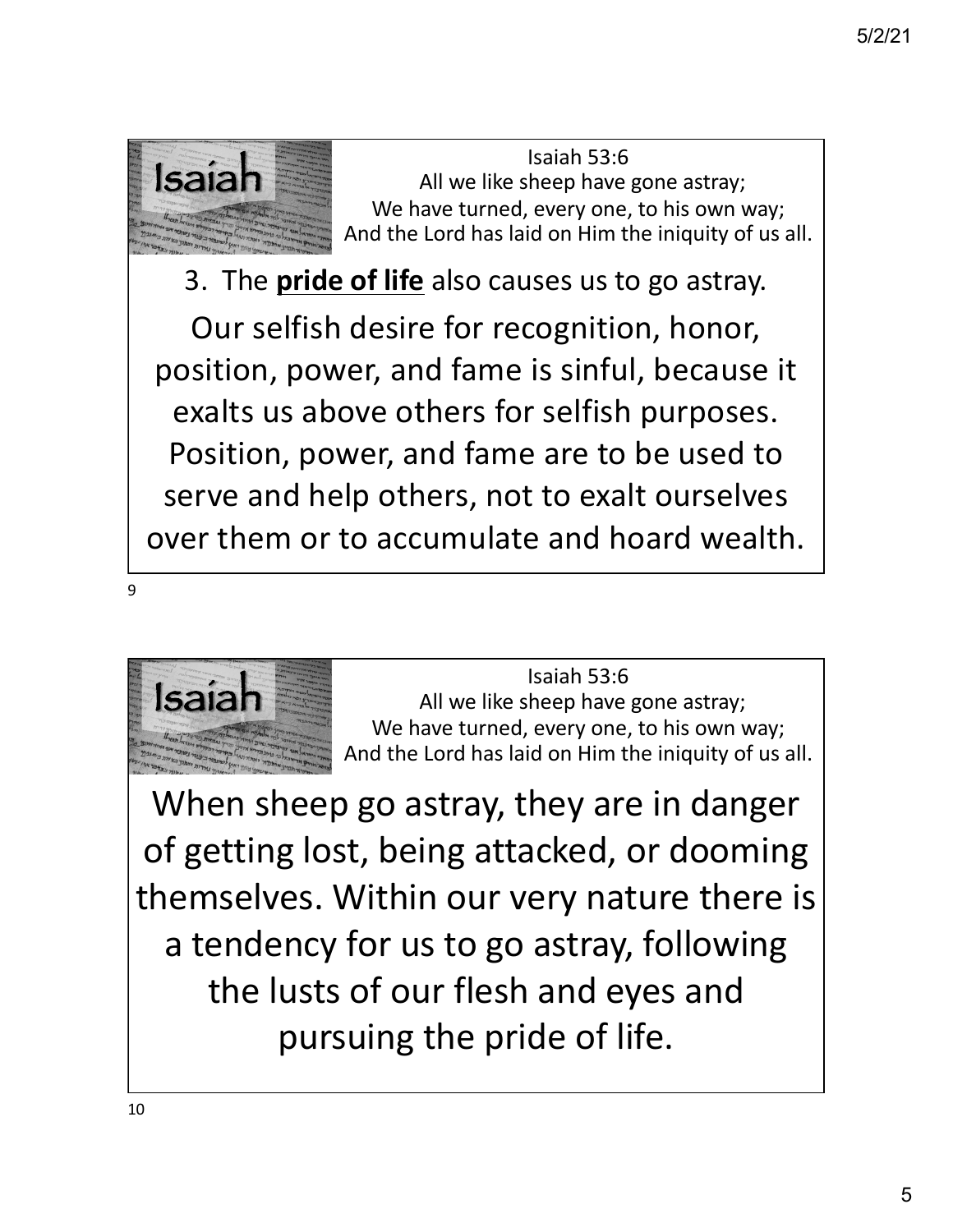

Notice that "ALL" have behaved as sheep and wondered away from the Shepherd. Many feel that they have been good enough to get to heaven, but Isaiah is clear that none have lived the life God expects. We have all wandered away. We are all guilty!

11



Isaiah 53:6<br>
All we like sheep have gone astray;<br>
We have turned sugges as this sum: We have turned, every one, to his own way; And the Lord has laid on Him the iniquity of us all.

This is reinforced by "we have turned". We make the choice to sin. Instead of walking in God's path, **we** make the willful choice to turn and chose something other than what God desires. We have no one to blame but ourselves. We see this in the Garden of Eden, and we see it every act of sin.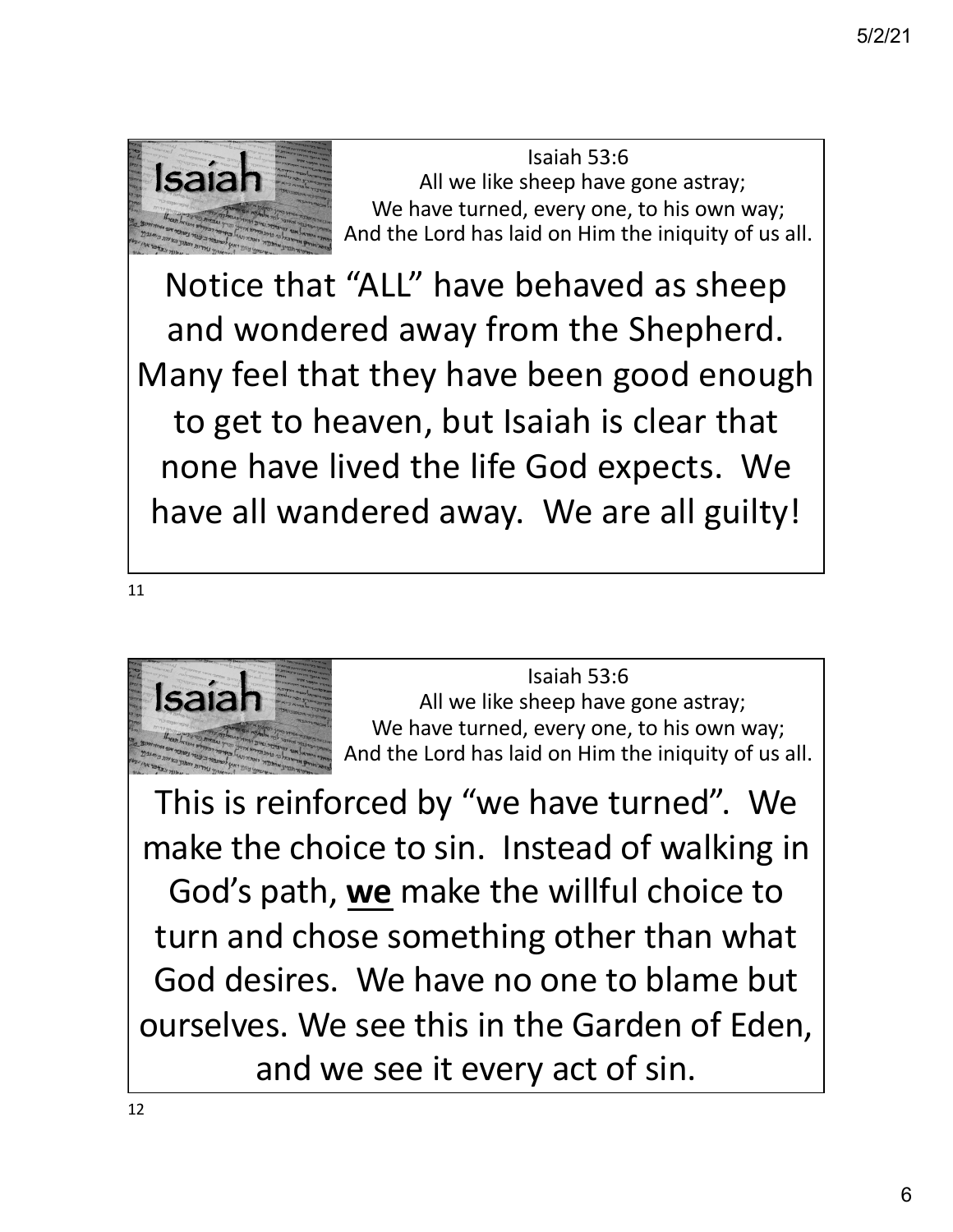



But there is wonderful news. Christ died to deliver us from the sin of going astray and from its penalty, which is death. This He did by bearing sin for us. It was for this very reason that Jesus came and died.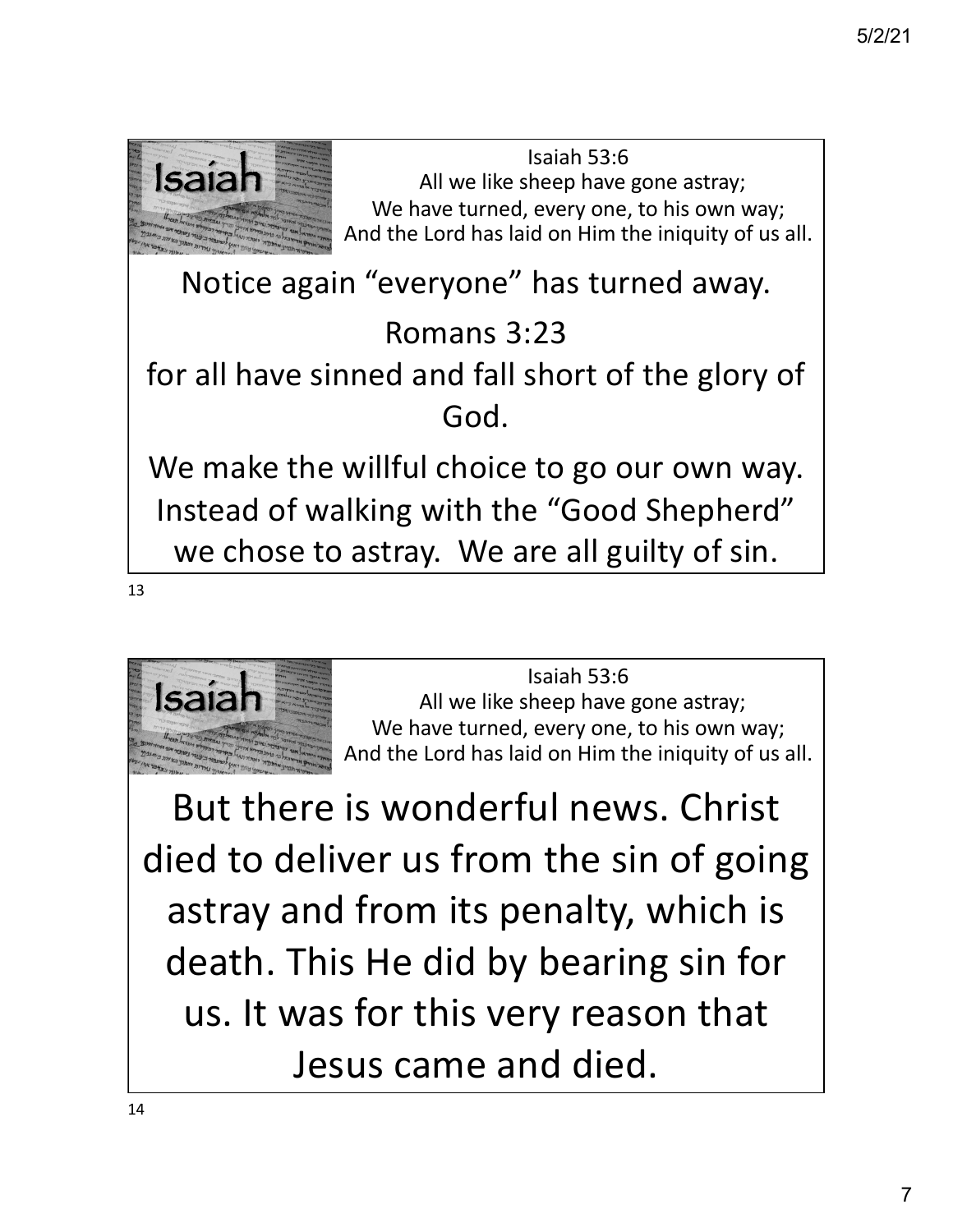

Note what Scripture says: God "**laid on Him**" the iniquity of us all. Our sins were actually lifted off of us and **placed upon** Christ. He **bore** the weight and the penalty of sin for us. This is what is known as the **substitutionary death** of Christ. He died as our Substitute, in our place and on our behalf.

15



Isaiah 53:6<br>
All we like sheep have gone astray;<br>
We have turned sugges as this sum: We have turned, every one, to his own way; And the Lord has laid on Him the iniquity of us all.

Because He died for us, we are delivered from the experience of death. When we are ready to leave this earth, quicker than the eye can blink, God will transfer us right into His presence. One moment we are in this world, and the next moment we are in heaven standing in the very presence of God.